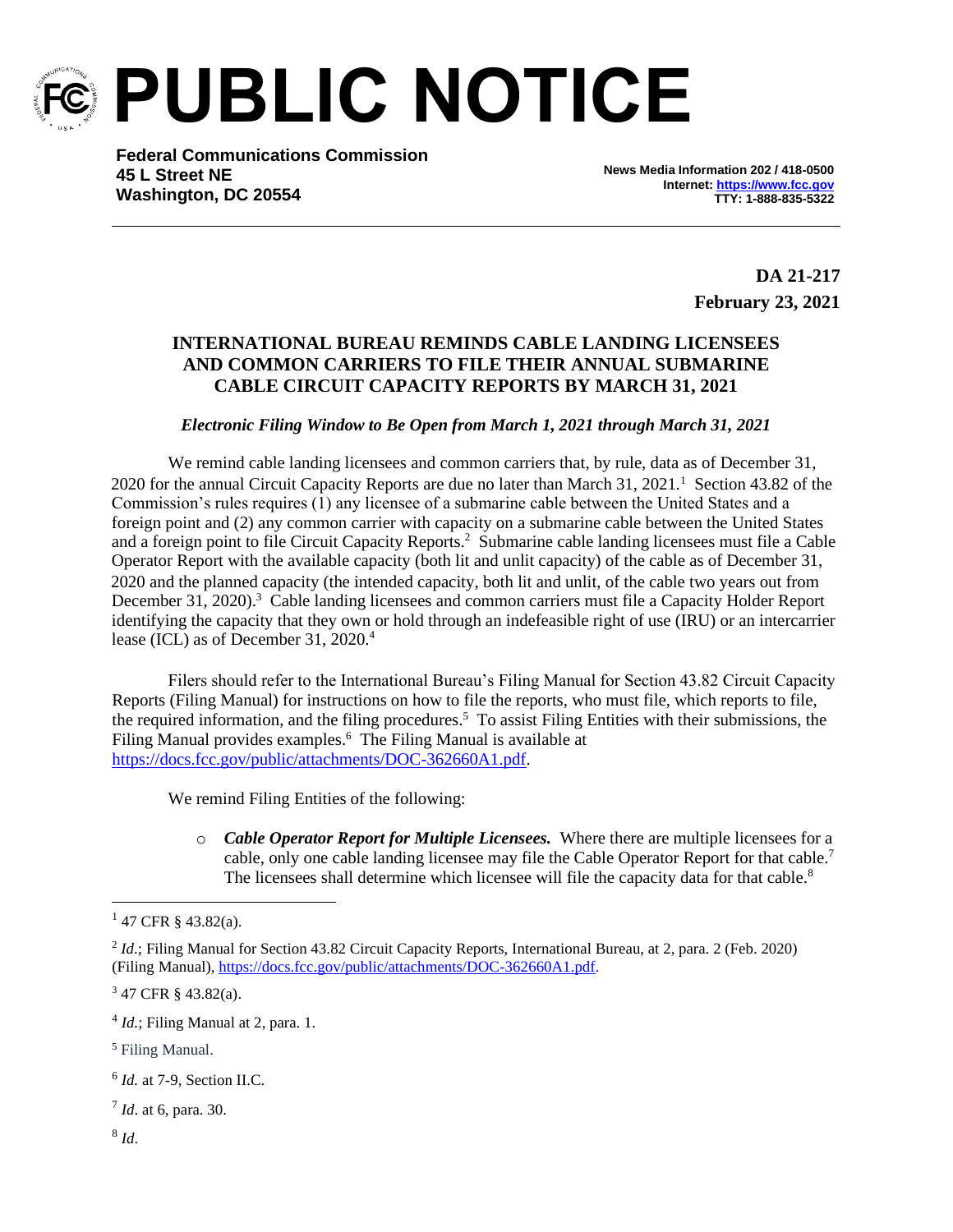- o *Consolidated Cable Operator Report.* If a Filing Entity is filing on behalf of other cable landing licensees on the cable or on behalf of an affiliated entity or entities, the Filing Entity should submit a list of the licensees or entities for which it is filing data in an email at[: Circuit.Capacity@fcc.gov.](mailto:Circuit.Capacity@fcc.gov)<sup>9</sup>
- o *Consolidated Capacity Holder Report***.** If a Filing Entity is filing on behalf of an affiliated entity or entities, the Filing Entity should submit a list of the entities for which it is filing data in an email at: [Circuit.Capacity@fcc.gov.](mailto:Circuit.Capacity@fcc.gov)<sup>10</sup>

*Section 43.82 Online Filing System***.** Filing Entities must file their Circuit Capacity Reports through the section 43.82 online filing system at [https://apps2.fcc.gov/section4362/login.xhtml.](https://apps2.fcc.gov/section4362/login.xhtml) Licensees of each cable must file a Cable Operator Report for the cable and each licensee must file a Capacity Holder Report with its capacity holdings on all cables, including cables on which it is not a licensee.<sup>11</sup> Common carriers must file Capacity Holder Reports.<sup>12</sup>

*Enforcement of Circuit Capacity Rules***.** We remind cable landing licensees and common carriers of their obligation to file accurate reports **by March 31, 2021**. We encourage Filing Entities to file their reports as early as possible during the filing window. Failure to comply with section 43.82 requirements may subject such entities to enforcement action.<sup>13</sup>

Each Filing Entity must use a single CORES FCC Registration Number (FRN) to submit data on: (1) Filing Entity contact information; (2) preparer contact information; (3) authorizations/licenses; (4) submarine cable operator data; (5) submarine cable capacity holder data; and (6) certifying official's information. Filers must enter the data directly into the online forms in the section 43.82 online filing system. With respect to (4) submarine cable operator data and (5) submarine cable capacity holder data, the data should be added to templates that are accessed through the online filing system and then uploaded into the online filing system. Additionally, each Filing Entity must provide the correct FCC authorization/license numbers associated with its filing.

For ease of reference, we provide *sample* templates of the Cable Operator Report and the Capacity Holder Report in Attachments 1 and 2. We also provide the current license number for each U.S.-international submarine cable in Attachment 3. **Filing Entities should use the templates from the section 43.82 online filing system to file their data**.

- o **Attachment 1** Sample Cable Operator Report
- o **Attachment 2** Sample Capacity Holder Report
- o **Attachment 3** Current License Numbers for U.S.-International Submarine Cables as of December 31, 2020

FCC staff has the capability to send emails through the section 43.82 online filing system. All system-generated emails will be from FCC-INTL-Part43@fcc.gov. Filing Entities should ensure that their systems will accept emails from this address. Finally, any section 43.82 requests or any other questions should be emailed to Circuit.Capacity@fcc.gov.

<sup>&</sup>lt;sup>9</sup> *Id.* at 2-3, 6, paras. 6, 31.

<sup>10</sup> *Id.* at 2-3, 7, paras. 6, 36.

<sup>11</sup> 47 CFR § 43.82; *see* Filing Manual at 6-9, Section II.

<sup>12</sup> *Id*. at 6, para 32.

 $13$  Filing Entities that are unable to file by the deadline must submit, no later than March 31, 2021, an online waiver request seeking an extension of time to file. Filing Manual at 3, para. 11; *see* 47 CFR § 1.3.